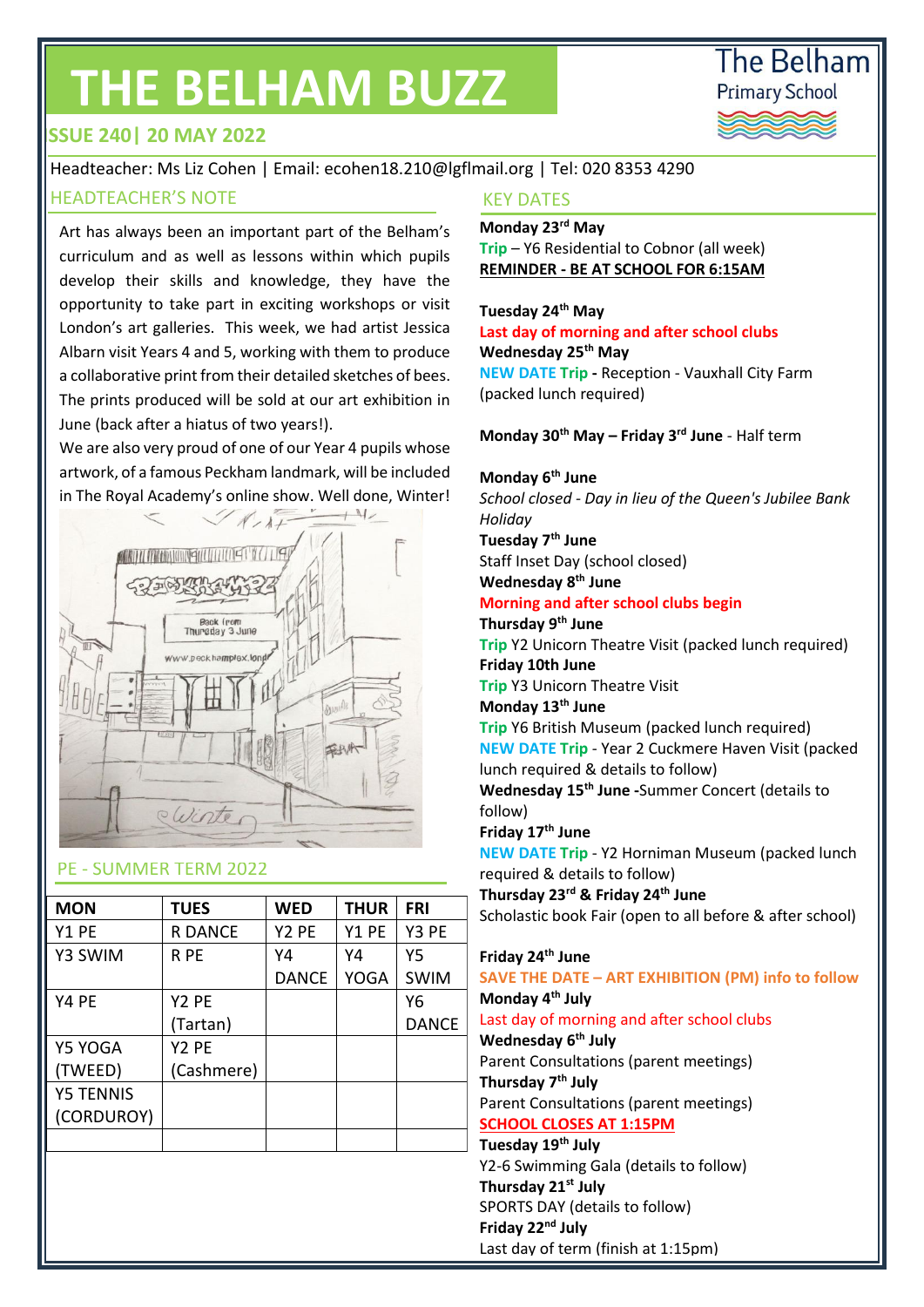# THE FRIENDS' FRIENDLY

# **ISSUE 146: 20 MAY 2022**

Meet the FOB Committee & Class Reps <http://www.thebelhamprimaryschool.org.uk/friends-of-belham.html>

# **MATHS, MAGIC & MYSTERY TALK!**

On 14th June at 6.30pm bestselling local maths author Rob Eastaway will demonstrate the creative side of maths for mums, dads and kids, with mindreading tricks, games and curiosities that you can explore at home. This is ideal for children aged 7+ (and for parents and other adults, too!). Talk will last around 40 minutes. Tickets available here: [https://www.tickettailor.com/events/friendsofbelh](https://www.tickettailor.com/events/friendsofbelham/701623) [am/701623](https://www.tickettailor.com/events/friendsofbelham/701623)

### **BELHAM CAMPING**

We have tickets left for Friday night, and a few for Saturday day tickets. Tickets are £5.50 per person per night, £2.50 for day tickets:

[https://www.tickettailor.com/events/friendsofbelh](https://www.tickettailor.com/events/friendsofbelham/693471) [am/693471](https://www.tickettailor.com/events/friendsofbelham/693471)

# **HALF TERM THEATRE**

Thurs 2-Sat 4 June, Tlam & 2pm THEATRE PECKHAM<br>PECKHAM D221 Hovil St, London SES 758<br>PECKHAM D20 7708 5401 - theotrepeckham on I Errol's Garden is a musical for kids aged 3-11 full of

catchy songs, big ideas and a passion for plants. Co-created by a Belham parent, it is touring the country and will be at Theatre Peckham on 2-4 June. Jen says "it would be lovely to see some friendly Belham faces there if anyone is looking for some half term entertainment!"

[http://www.goldentoadtheatre.com/errols](http://www.goldentoadtheatre.com/errols-garden.html)[garden.html](http://www.goldentoadtheatre.com/errols-garden.html)

## **SAVE THE DATE**

| 21 May   | Reception playground refurb<br>volunteer day |  |
|----------|----------------------------------------------|--|
| 22 May   | Velodrome Cycling morning                    |  |
| 11 June  | Belham gardening day                         |  |
| 14 June  | Maths, Magic & Mystery Talk -                |  |
|          | ideal for 7+ (6.30pm)                        |  |
| 1-3 July | <b>FOB Camping weekend</b>                   |  |
| 16 July  | Belham gardening day                         |  |

All tickets from[: https://www.tickettailor.com/events/friendsofbelham](https://www.tickettailor.com/events/friendsofbelham)

# **RECEPTION PLAYGROUND REFURB VOLUNTEER DAY SAT 21ST MAY**

Final reminder to drop by school tomorrow (Saturday 21st) to help refurb the Reception playground – come any time, 9am-5pm, via Maxted Rd.

On the day, we will be building a bug hotel, digging out a mini wildlife pond, putting down some sand and bark in the mud kitchen corner, assembling lots of exciting new play equipment, and repainting the back wall.

Children can attend but you are responsible for their safety. Contact Doug on 07740 457 276, [friendsofbelham@gmail.com.](mailto:friendsofbelham@gmail.com)

# **VELODROME CYCLING SESSION 22ND MAY – FEW TRACK TICKETS LEFT!**

We still have a few tickets left for the track bike session, children aged 8 and over (9.30-11am, £8): [https://www.tickettailor.com/events/friendsofbelha](https://www.tickettailor.com/events/friendsofbelham/689112) [m/689112#](https://www.tickettailor.com/events/friendsofbelham/689112)

This is for children who can confidently ride a bike in a straight line – who will get a chance to try out one of the velodrome's fixed gear track-bikes (racing bikes). Older siblings, friends or parents are also welcome to buy these tickets!